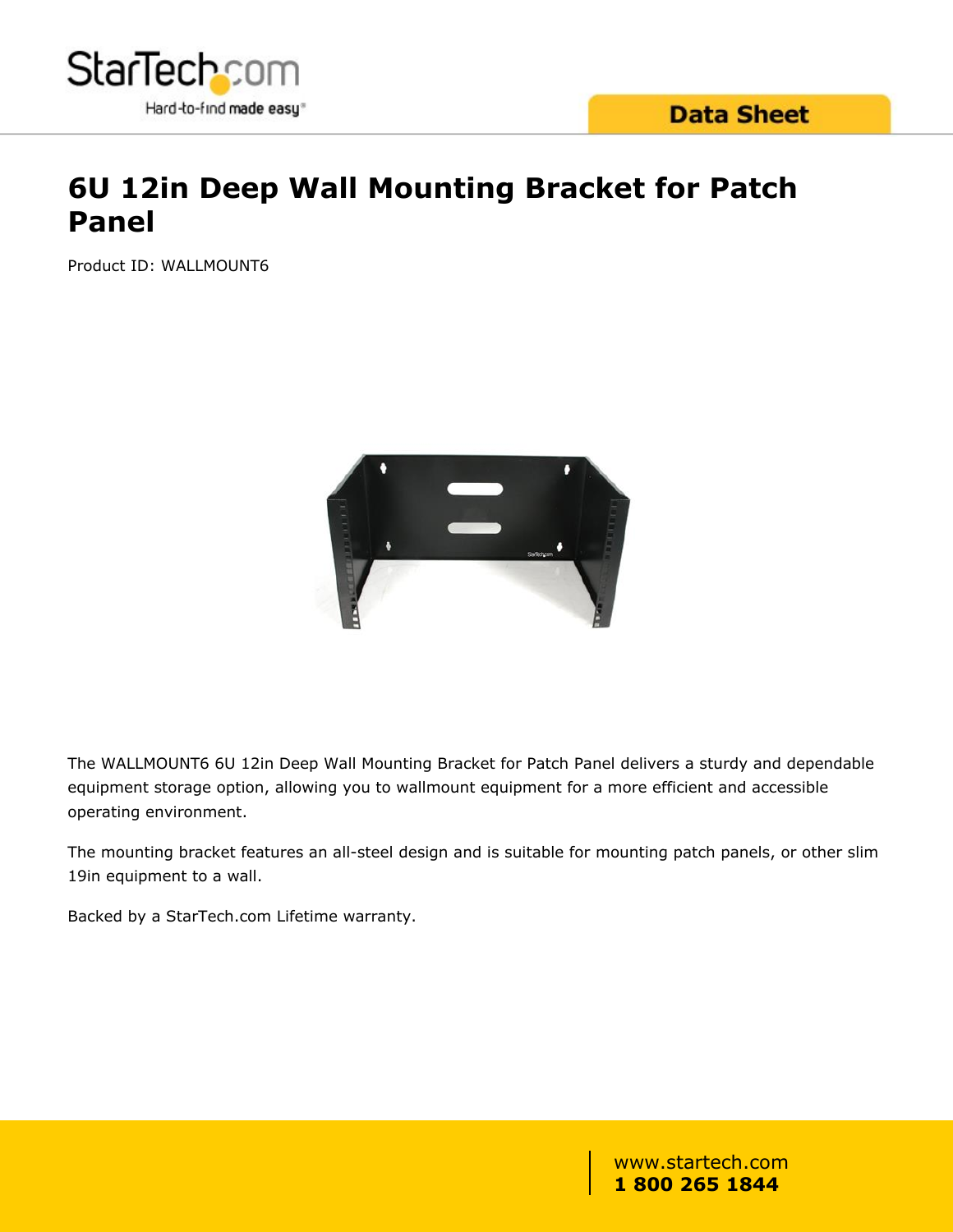

### **Data Sheet**

#### **Certifications, Reports and Compatibility**



#### **Applications**

• Wall mount patch panels and other slim 19" rackmount equipment

#### **Features**

- Sturdy cold rolled steel construction
- 6U rack height
- 20 kg (44 lbs) weight capacity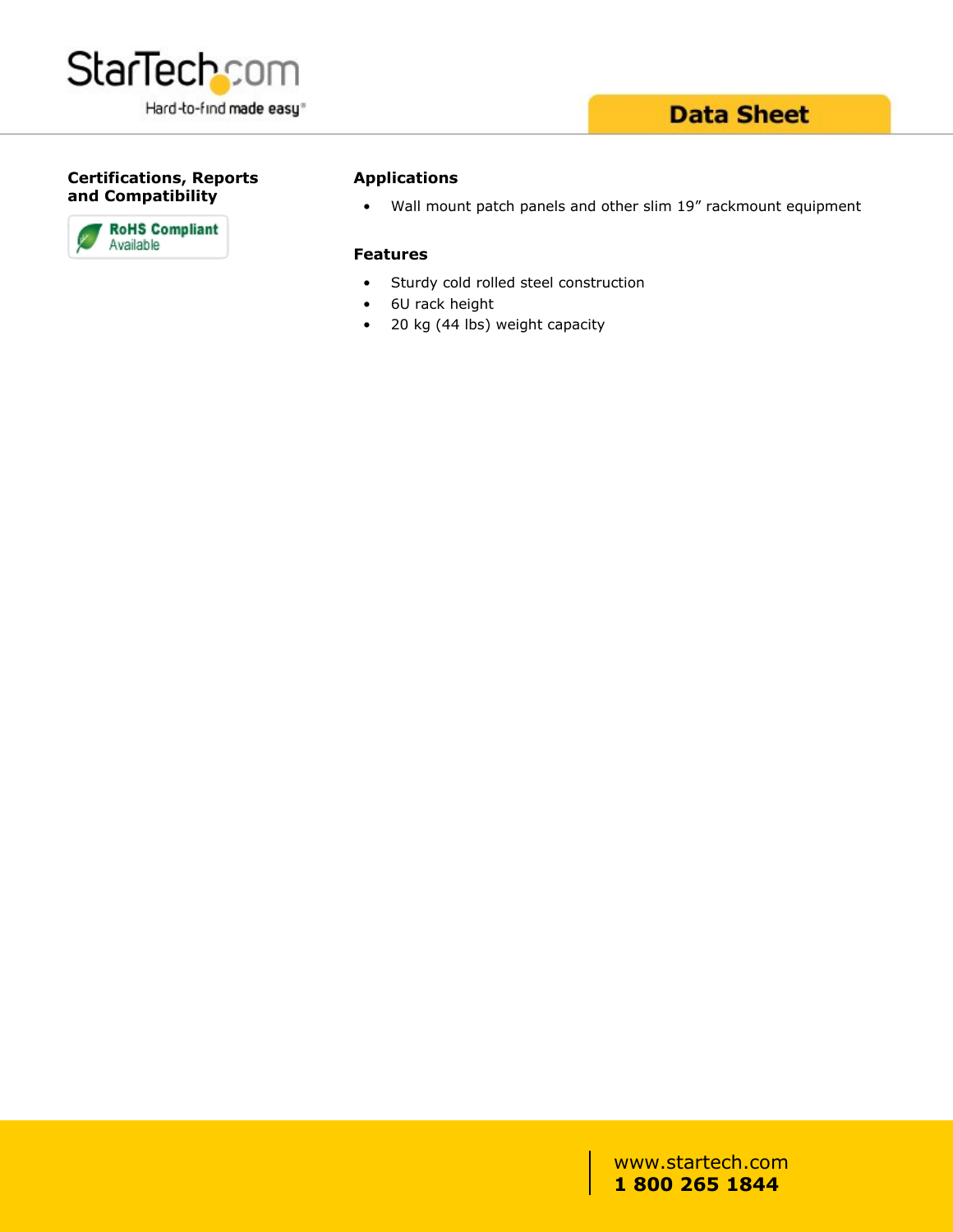

Hard-to-find made easy<sup>®</sup>

# **Data Sheet**

|                                           | Warranty                                        | Lifetime                  |
|-------------------------------------------|-------------------------------------------------|---------------------------|
| <b>Hardware</b>                           | <b>Additional Required Tools</b>                | Phillips Screwdriver      |
|                                           | Adjustable Mounting Rails                       | No                        |
|                                           | Cable Management                                | No                        |
|                                           | Casters                                         | No                        |
|                                           | Fan(s)                                          | No                        |
|                                           | Frame Type                                      | Open Frame                |
|                                           | Front Door Construction                         | Open                      |
|                                           | Industry Standards                              | EIA-310-D                 |
|                                           | Ladder Type                                     | L-Shape                   |
|                                           | Mounting Holes                                  | Square                    |
|                                           | Number and Type of Included Cage<br><b>Nuts</b> | 12 - M6                   |
|                                           | Rack Type                                       | 2-Post                    |
|                                           | Tools Included                                  | No                        |
|                                           | U Height                                        | 6U                        |
|                                           | U Markings                                      | Yes                       |
|                                           | Wallmountable                                   | Yes                       |
| <b>Performance</b>                        | Weight Capacity (Stationary)                    | 44.2 lb [20 kg]           |
| <b>Physical</b><br><b>Characteristics</b> | Color                                           | <b>Black</b>              |
|                                           | Enclosure Type                                  | <b>Steel</b>              |
|                                           | <b>Internal Depth</b>                           | 13.7 in [348 mm]          |
|                                           | Internal Width                                  | 19.5 in [495 mm]          |
|                                           | Product Height                                  | 10.7 in [273 mm]          |
|                                           | Product Length                                  | 13.8 in [351 mm]          |
|                                           | Product Weight                                  | 110.8 oz [3140 g]         |
|                                           | Product Width                                   | 19.6 in [498 mm]          |
|                                           | Rail Thickness                                  | $0.1$ in $[2 \text{ mm}]$ |
| Packaging<br><b>Information</b>           | Flat Pack (Assembly Required)                   | No                        |
|                                           | Shipping (Package) Weight                       | 7.7 lb [3.5 kg]           |
| <b>What's in the Box</b>                  | Included in Package                             | 1 - 6U Wall Mount Rack    |